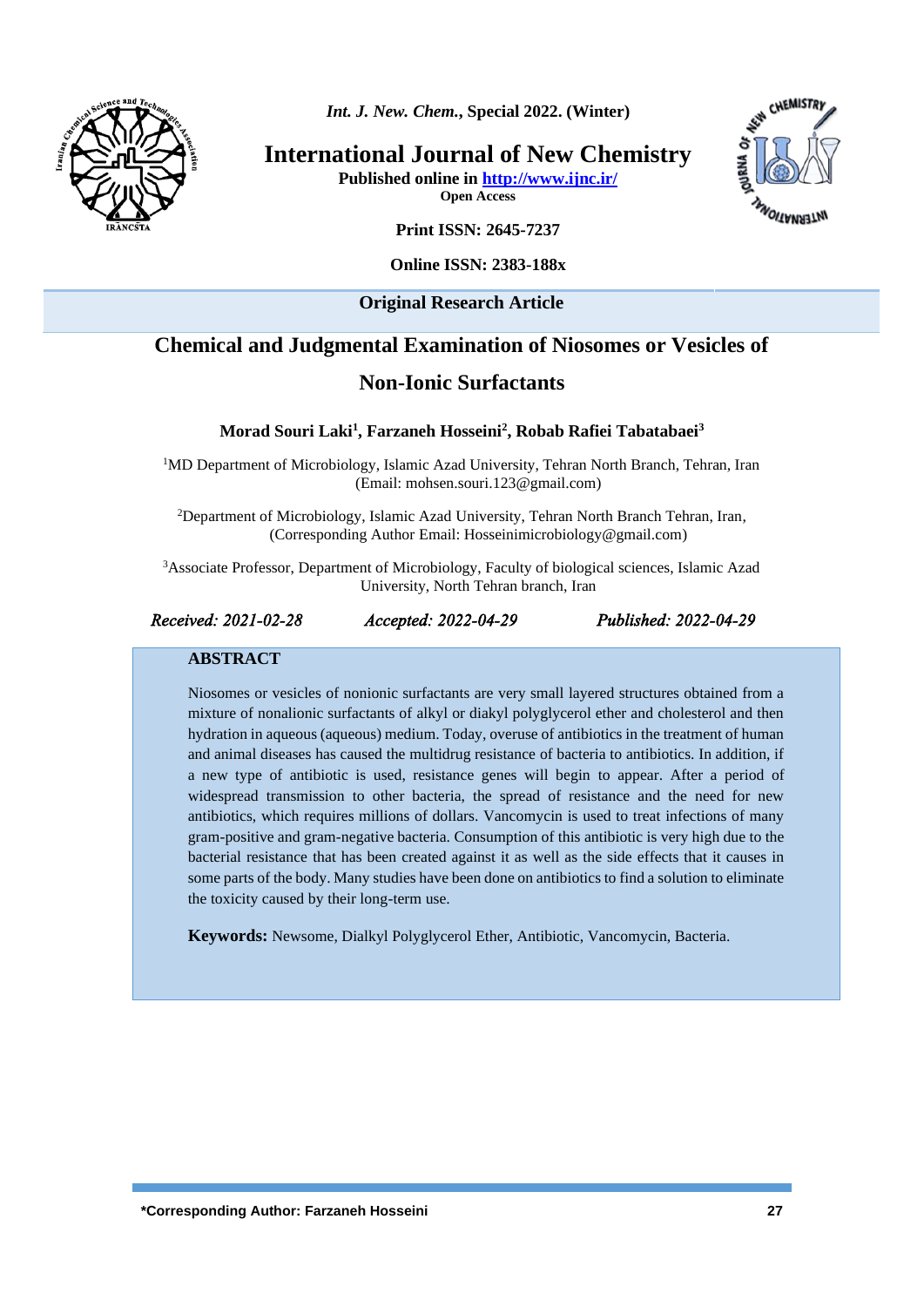## **Introduction**

Staphylococcus aureus is a gram-positive pathogenic bacterium that is the leading cause of many nosocomial diseases including pneumonia, jaundice, toxic staphylococcal shock syndrome, gastrointestinal infections and urinary tract infections [1-3]. This bacterium can be comprehensively involved in human and animal diseases due to its genes encoding pathogens such as genes that synthesize toxins and biofilms and other pathogens [4-6].

Today, this bacterium can also show resistance to various antibiotics due to its genes encoding antibiotic resistance as well as mutations in their genomic structure. This bacterium has been resistant to many antibiotics for decades, especially the penicillin family [7-9]. But today vancomycin has been introduced as a potential drug to fight bacterial infections. However, in the last decade, resistance to this antibiotic has been observed in clinical strains of Staphylococcus aureus, which necessitates a new approach to combat this problem. An ideal antimicrobial agent has bactericidal action, not bacteriostatic, meaning that an ideal antimicrobial agent is one to which a susceptible organism has not been resistant, either phenotypically or genetically [10].

It is desirable that the antimicrobial agent be effective against a wide range of common microorganisms. The ideal antimicrobial agent should not be allergenic and high-dose decomposition should have side effects. For effective drug delivery to scar tissue and control of microbial colonization and prevention of the development of invasive infections, use of new drug delivery systems including liposomes, autosomes, niosomes and ... instead of creams, ointments, solutions and suspensions in topical dermatology due to increased drug permeability, slow and controlled release, reducing the required dose and finally reducing toxicity and cost-effectiveness, etc. have received much attention [11-13]. Niosomes are a special type of vesicular drug delivery system based on nonionic surfactants and cholesterol that produce microscopic lamellar structures. Finally, following hydration in aqueous medium, sonication and homogenization of small monolayer vesicles are created. In these vesicular systems, nonionic surfactants have replaced phospholipids in liposomes. Niosomes can be used to enclose hydrophilic and hydrophobic drugs (in the aqueous fraction or in the membrane of vesicles made from fatty substances. niosomes, like other vesicular systems, have many advantages, such as prolonging the residence time of the drug in the circulatory system, targeted drug delivery to specific organs and tissues, and controlled release of the drug, and being biodegradable and non-immunogenic. niosomes are more stable than liposomes. Due to their cholesterol content, they increase the encapsulation efficiency of the drug [14-16]. Unlike liposomes, they do not require low temperatures or the use of neutral gases in packaging and storage, and the materials used to make them are inexpensive.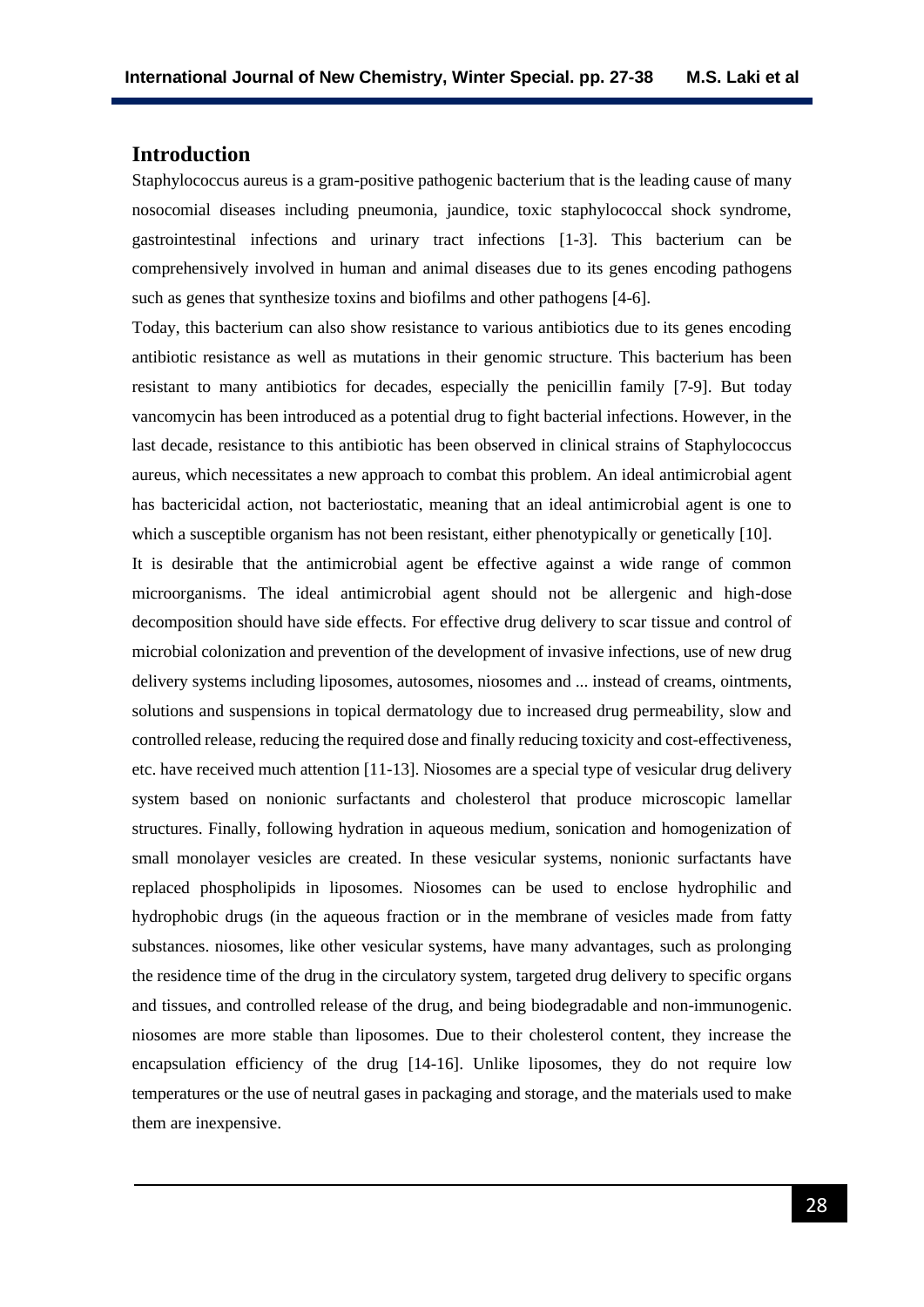#### **Nanotechnology**

Nanotechnology is a new technology that has spread all over the world, and to be more precise, nanotechnology is not part of the future but the whole future [17-19]. Nanotechnology is the ability to produce new materials, tools, and systems by taking control of molecular and atomic levels and using the properties that appear on those surfaces. From this simple definition it follows that nanotechnology is not a new discipline, but a new approach in all disciplines. In general, this technology is the application of particles in nanoscale. These particles can be accessed in two ways: a top-down access path and a bottom-up design and fabrication. In the first type, nanostructures are obtained by crushing larger particles with the help of precision tools and equipment. In bottom-up design, also called molecular technology, structures are produced, atom to atom, and molecule to molecule. According to the Executive Director of Nanotechnology in the United Kingdom, nanotechnology is a continuation and expansion of the process of miniaturization, and in this way the production of materials, equipment and systems with Nano dimensions is done [20-22]. In fact, nanotechnology allows us to make and design materials that have completely new properties [23].

The nanometer is equivalent to one billionth of a meter, or the equivalent of ten hydrogen atoms stacked next to each other. If humans were on the nanometer scale, we could fit all the humans who lived on the planet in the space needed to park a car [24]. The specialized field of nanotechnology is structures and devices that are in the spatial dimensions of 1 to 100 nanometers and the activities of these structures take place in a period of phantom seconds. Shrinking beyond the nanoscale will cause us major problems. Because if the nanotechnology cornerstone is made up of single atoms, the smallest of which, the hydrogen atom, is one-tenth of a nanometer in diameter, the pico-tech cornerstone will be particles that must necessarily be on a smaller scale than the atom, such as Electrons, neutrons and protons. The main problem here is that the energies needed to create such particles are not naturally found on our planet, and we have to create such particles by spending high energies [21]. From this point of view, nanotechnology is the end point of downsizing, and the nanoscale is the most basic level of organization and formation of physical and biological matter. Because it is at this scale that the overlap of atoms, molecules, and finally the interaction and overlap of tissues is formed.

### **Niosome and their history in drug delivery**

Niosome was first introduced as a factor for the cosmetics industry in 1970, and then potential drug delivery plans were explored. Niosomes are one of the most prominent vesicles in the drug delivery system, which have attracted a lot of attention for drug delivery [8]. These structures are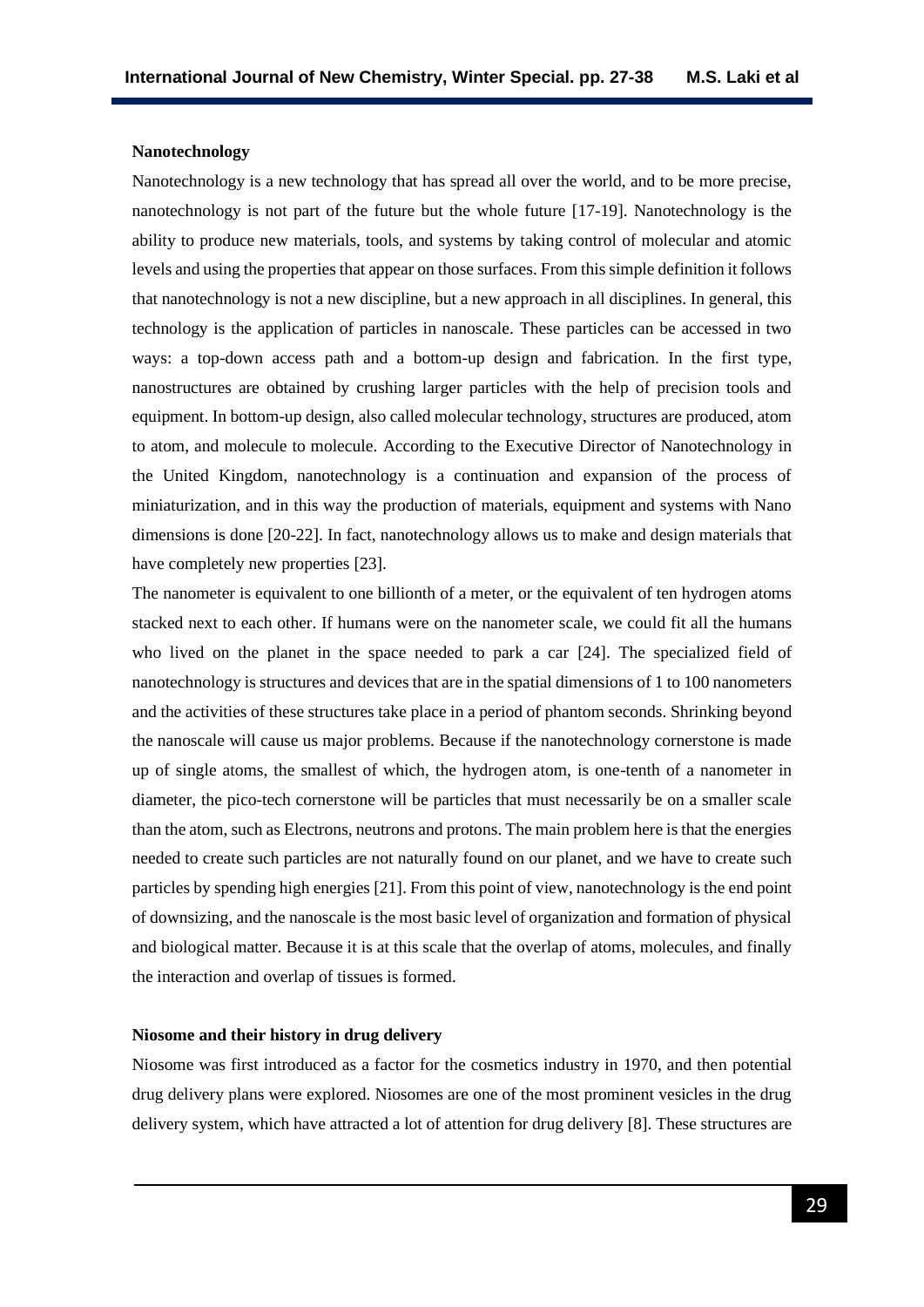single- or multi-layered vesicles based on nonionic surfactants, which are used as carriers of lipophilic and hydrophilic drugs. In many cases, cholesterol and its derivatives are used to make niosome. They are formed by the self-aggregation of nonionic surfactants in aqueous medium and form concentric bilayer vesicles that have a liposome-like structure. Based on the size of the vesicles, the niosome can be divided into three groups.

1. Small unilamellar vesicle (size between 0.25-0.5)

2. mlv (multi lamellar vesicle) vesicles (size <0.5)

3. Large unilamellar vesicles  $(0.1 \leq size)$ .

Niosomes are a new drug delivery system that has done a lot of research on the use of niosomes as drug carriers, to name a few [19].

Parthasarthi et al. prepared niosomes containing vincristine sulfate, which had lower toxicity and improved anticancer activity [10].

Paolino et al. developed a niosome system consisting of span80 and fluorouracil-containing cholesterol for the treatment of skin cancer, which was more toxic to cancer cells in assessing cytotoxic activity than the free drug [1].

Phytochemicals such as lawsone have low solubility in water, which leads to low permeability and instability. In 2018, Barani et al. synthesized lawsone-containing niosome that showed higher cytotoxic activity than free drug in the MCF7 cell line. In 2018, Asgharkhani et al. loaded Artemisine into Newsome and Pegyle Newsome with two different techniques [14].

Pegylation of the niosome results in slower release, increased stability, and greater efficacy of artemisinin. The results showed that pegylated niosomes have many advantages in terms of interaction with MCF7 cell membranes [12]. Askari et al., niosomes Nano carriers containing pomegranate peel extract evaluated encapsulation efficiency, size and surface charge of 861.61%, 6.143 nm and -9.40%, respectively, and their effect on MCF7 cell line.

The results of cytotoxicity showed that the toxicity of free extract and niosomes was dependent on concentration and time. niosomes containing pomegranate peel extract were also more toxic than free extract [3].

Using cationic lipids DOTAP, DOTIMA, DOAB and DDAB along with phospholipid levels of cholesterol, dppc and dspe-Mpeg, Nikonahad et al. evaluated their cationic liposomal formulations and evaluated their cytotoxicity in two cell lines at 48 and 72. Based on the results, dotap-based cationic liposomes can be used effectively in the gene therapy process, especially for miRNA transfer as a novel therapeutic agent, especially in the treatment of various cancers [6].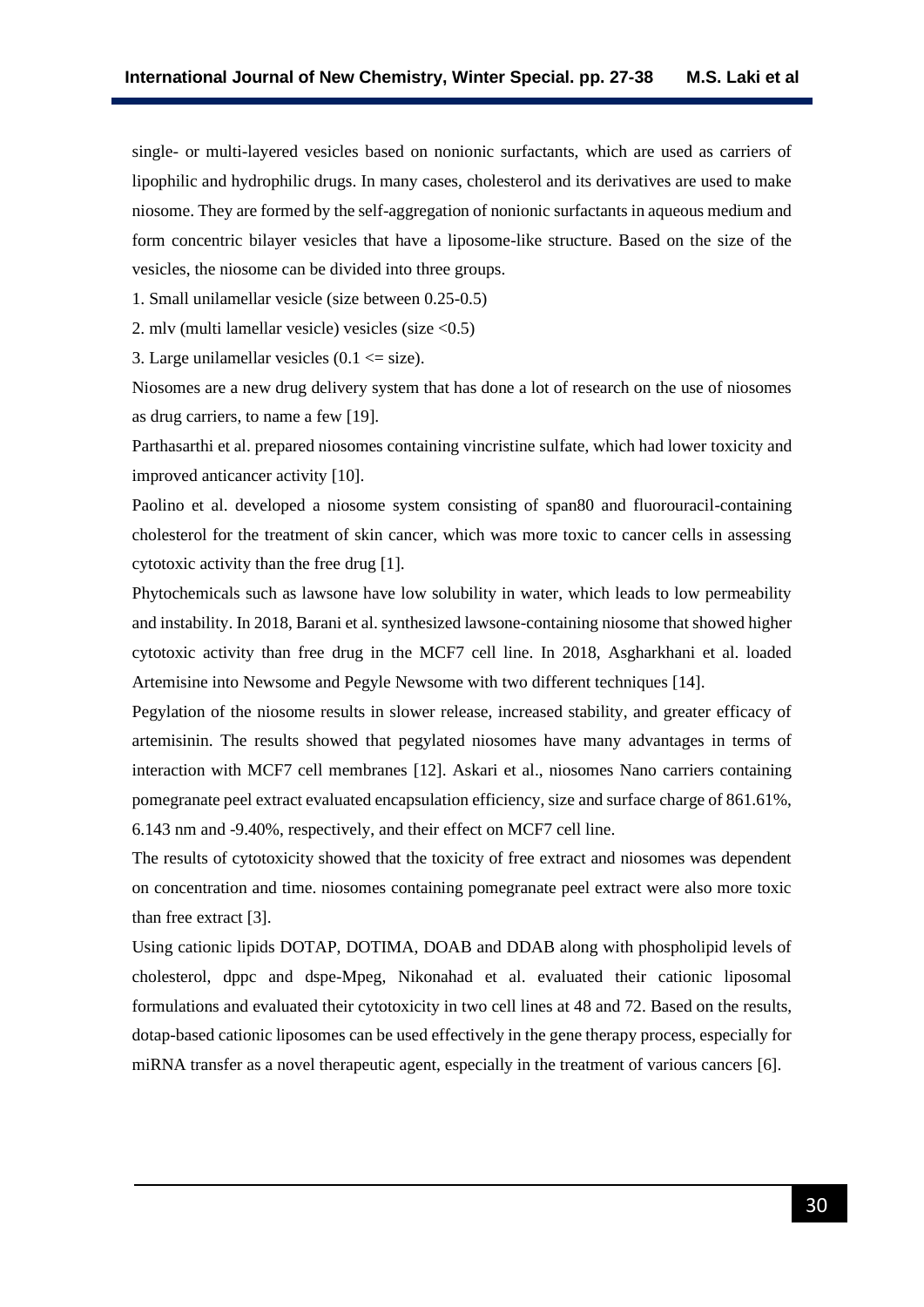In a study, Nikonahad et al. used lipofectamine 2000 as a cationic liposome for miR-101 transfection to evaluate cytotoxicity and its effect on the expression of ubiquitin ligase in acute myeloid leukemia (AML) cells [17].

The results showed that lipofectamine, as a cationic liposome, could effectively transfect miR-101 into the cell and also exert its antitumor effects by increasing the expression of HECTH<sup>9</sup> [18].

#### **Niosome preparation methods**

**Niosome preparation methods include:** thin film hydration, freeze-drying, reverse phase evaporation, ether injection, sonication, micro fluidization, bubble, etc., which are described below.

**1. Sonication:** In this method, some of the drug is dissolved in a buffer and added to a mixture of surfactant and cholesterol in a vial. The mixture is homogenized using a sonic probe at 60 ° C for 3 minutes. As a result, homogeneous vesicles are formed.

**2. Reverse Phase Evaporation Technique:** in this method, cholesterol and surfactant are dissolved in a mixture of ether and chloroform. The aqueous phase containing the drug is added to these materials and the resulting two phases are homogenized at a temperature of 4-5  $\degree$  C. A small amount of phosphate buffer salt is added to the clear gel. The organic phase is removed at a temperature of 40-60 ° C and low pressure. As a result, the viscous suspension of the niosome is diluted with phosphate salt and heated in a water bath at 60 ° C for 10 minutes to form niosomes. **3. Ether Injection Method:** First, a certain amount of surfactant is slowly dissolved in diethyl ether and placed in a hot water bath at 60 °C. The surfactant mixture is injected into an aqueous solution with a 14-degree needle. Evaporation of ether leads to the formation of monolayer vesicles. Depending on the conditions used, vesicles with a diameter of 50-1000 nm are formed.

**4. Thin Film Hydration Technique First:** all molecules that make up vesicles such as surfactants, cholesterol and charge inducers in a volatile organic solvent such as diethyl ether, methanol, chloroform, etc. are dissolved in a round bottom balloon and used. From a rotary evaporator, organic solvents evaporate at room temperature to form a thin, dry film of soluble components. The thin film dried with the aqueous phase is gently hydrated by stimulation, which leads to the formation of niosomes. In this method, multilayered niosomes are created.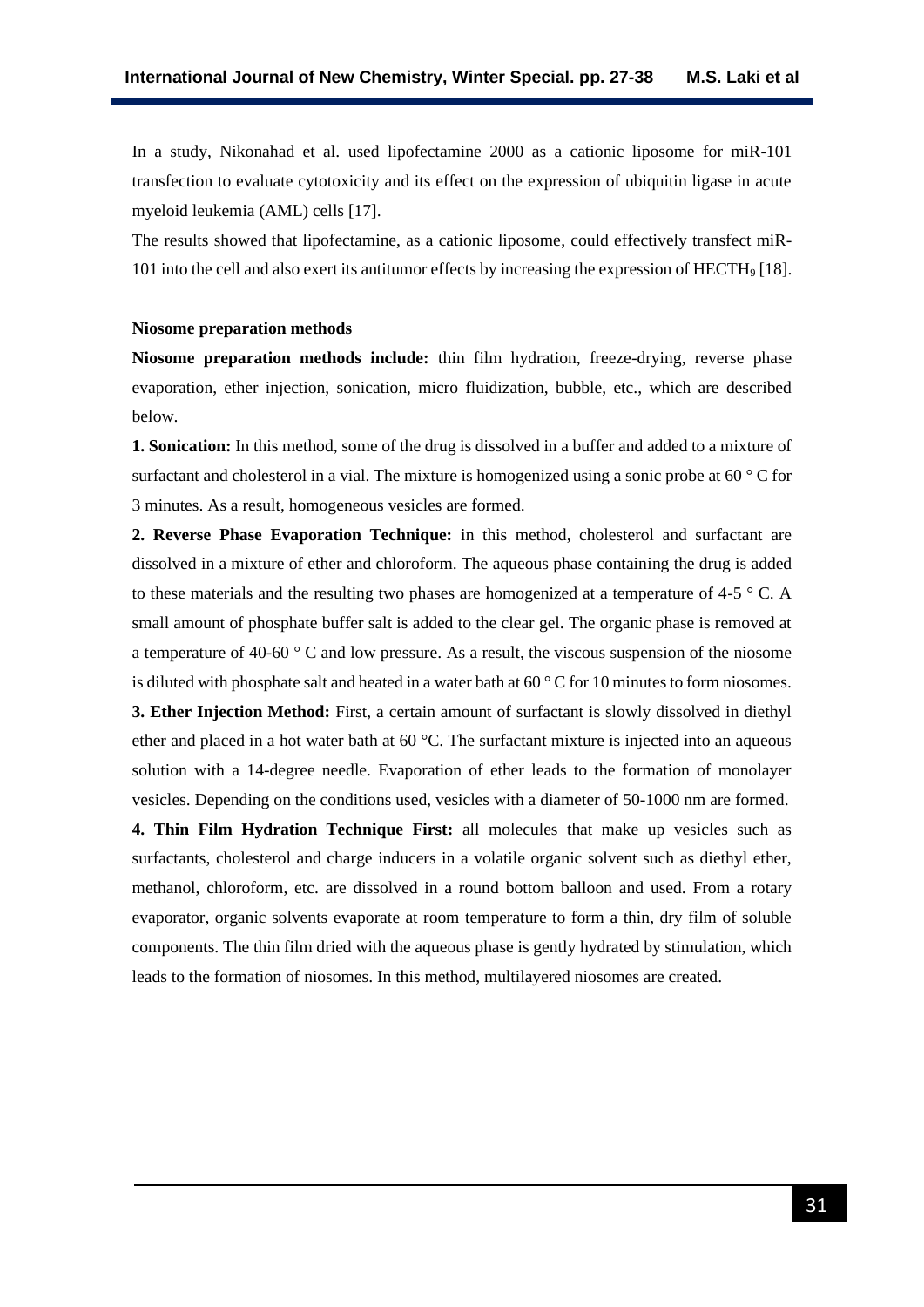

**Figure 1:** Thin film watering method

## **Formulate Niosome**

Niosome formulation is the most important parameter that can affect niosome properties. Surfactants form a unique class of chemical compounds. They are amphiphilic molecules with two distinct regions that have very different solubility, a hydrophilic end and a lipophilic end that is hydrophobic. Surfactants can be classified into four groups: anionic, cationic, amphoteric and nonionic. If the head of a surfactant has a negative charge, it is called anionic, it contains: fatty acid salts (soap), sulfates, ether sulfates and phosphate esters.

If the head has a positive charge, it is called a cationic surfactant, and if the head contains both a positive and a negative charge, it is called amphoteric. Cationic types are often irritating and sometimes even toxic, so their use is limited. Non-ionic surfactants have no charge on their heads. Therefore, in solutions, structures are created in which hydrophilic heads are placed in front of the aqueous solution and hydrophobic tails are placed in front of the organic solutions. Nonionic amphiphilic used in niosomes are classified into four categories: alkyl esters, alkyl amides, alkylates, and fatty acid esters [1]. Most of the surfactants used in Newsome are based on the hydrophilic-lipophilic balance below. The choice of surfactant type depends on the hydrophiliclipophilic balance (HLB) and the critical packing parameters (CPP). Hydrophilic-Lipophilic Balance is a guide for selecting a surfactant, and its amount plays an important role in controlling drug capsule efficacy [14]. So far, depending on the niosome management, a large number of nonionic surfactants with different HLB values such as polyglycerol alkylates, glycosyl dialkylates, polyoxyethylenes and esters including Brij, Tween, Span series have been used.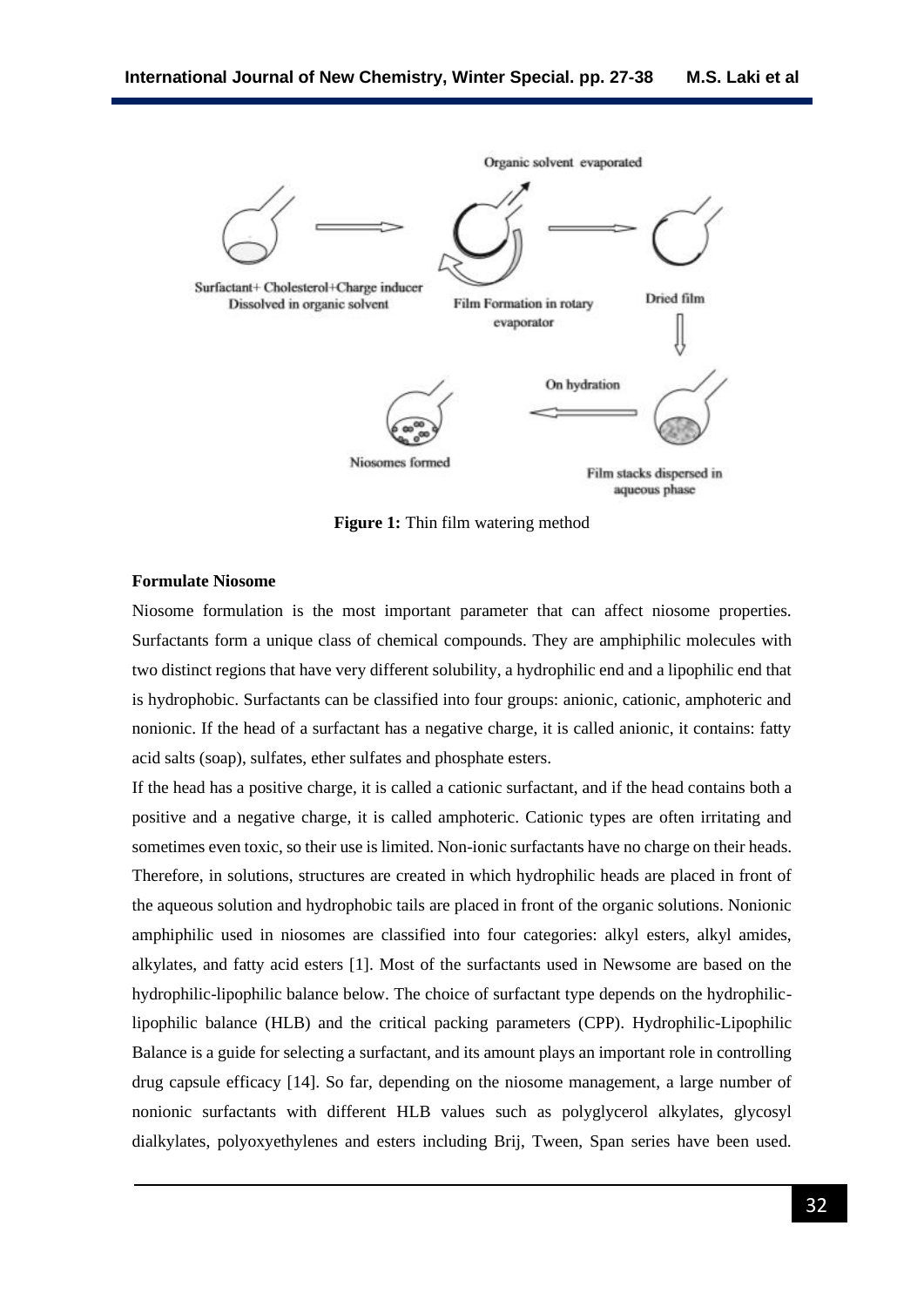Surfactants with HLB between 3-8 are compatible with the preparation of bilayer surfaces. The HLB scale is between 0-20. Lower HLB refers to lipophilic surfactant and higher HLB refers to more hydrophilic surfactant. Hydrophilic surfactants with HLB values between 14 and 17 are not suitable for the formation of bilayer vesicles due to their high solubility in water. Critical Packing Parameter in addition to HLB, various other factors play a key role in predicting vesicle formation ability. CPP is a dimensionless scale for surfactants as defined below.

$$
Cpp = V / Lca0
$$

 $V =$  volume of the hydrophobic group.

 $LC =$  critical hydrophobic group length.

 $a0 =$  Head area of the hydrophilic group.



**Figure 2:** Critical parameter of the packaging of an amphibian

The type of vesicle can be predicted by the CPP value of the surfactant. CPP between 1-5.1 indicates that the surfactant is probably in the form of vesicles. CPP less than 0.5 indicates that the micelles are spherical due to the large hydrophilic head, and CPP more than 1 indicates reverse micelles due to the large amount of hydrophobic group, which probably occurs only on the fat or sediment phase.

## **Influential parameters in selecting the appropriate niosome**

#### **Phase transfer temperature (TC)**

The phase transition temperature has a direct effect on the surfactant encapsulation efficiency. Span60, for example, is a surfactant with a high phase transfer temperature that exhibits the highest encapsulation efficiency.

## **Additive agents**

In addition to the nature of surfactants, encapsulation and the method of preparing the niosome, an additive can be an effective parameter in the self-aggregation of surfactants. So far, various additives have been used for niosomes, the most common and important of which is cholesterol.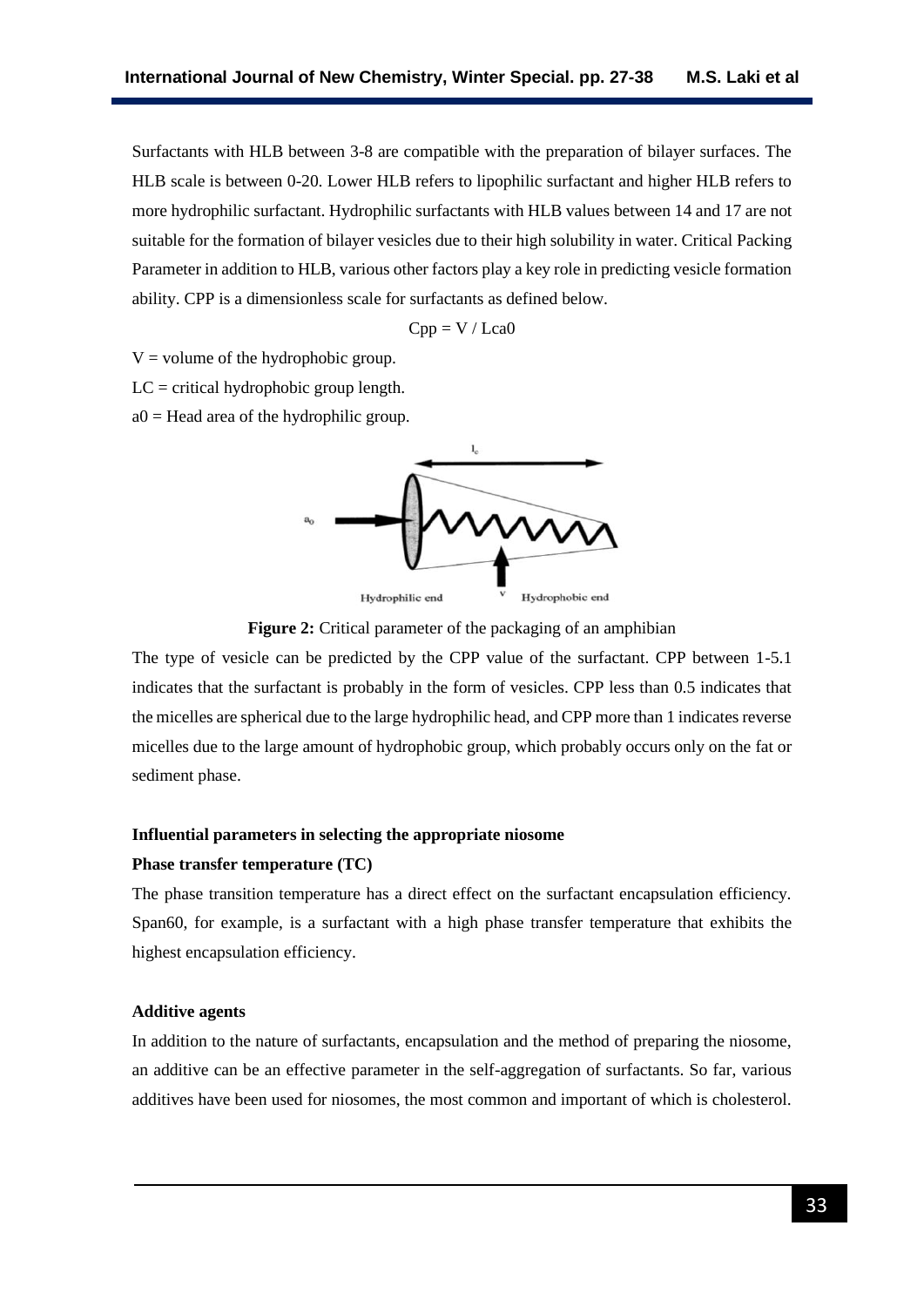Cholesterol content affects the properties of vesicles such as encapsulation efficiency, storage time, release and stability [4].

## **Charging inductors**

Charging inducers are another membrane additive often found in niosomes, as they increase surface charge density and prevent dissolution, aggregation, and fusion. Negative and positively charged molecules are used to induce charge in myosin. Dicetyl phosphate and stearyl amine, which result in a negative or positive charge, are examples of these membrane additives [6].

#### **Niosome size**

Zeta size and potential are very important for vesicle movement in the body, bio-distribution, toxicity and stability of niosome. The shape of the niosomes vesicle is assumed to be spherical, and methods such as laser light scattering, electron microscopy, and molecular sieve chromatography are used to determine their average diameter and shape [7].

#### **Formation of two layers, membrane stiffness and number of layers**

The formation of two layers by non-ionic surfactants is determined by X-cross in a light polarizing microscope and can be measured using a fluorescence probe tool. NMR spectroscopy, X-ray scattering and electron microscopy are used to determine the number of layers.

#### **Efficacy of the drug loaded**

The free drug in the niosomal suspension is removed by dialysis bag, filtration gel or centrifuge. The amount of drug loaded in them is calculated by lubricating the vesicles using 50% propanol or Triton x-100. To determine the drug loading percentage, the lysozyme suspension is centrifuged, the supernatant is removed, and the precipitate is washed twice with distilled water to remove the loaded drug. Loading efficiency is calculated using the following formula.

 $100 *$  (total amount of drug / amount of drug in Newsome) = loading percentage

Isolation of unloaded drug from niosome solution is also done by the following methods.

## **Filtration gel**

The unloaded drug in the niosome is separated by a Sephadex-G-50 column and washed with a saline phosphate buffer or ordinary salt.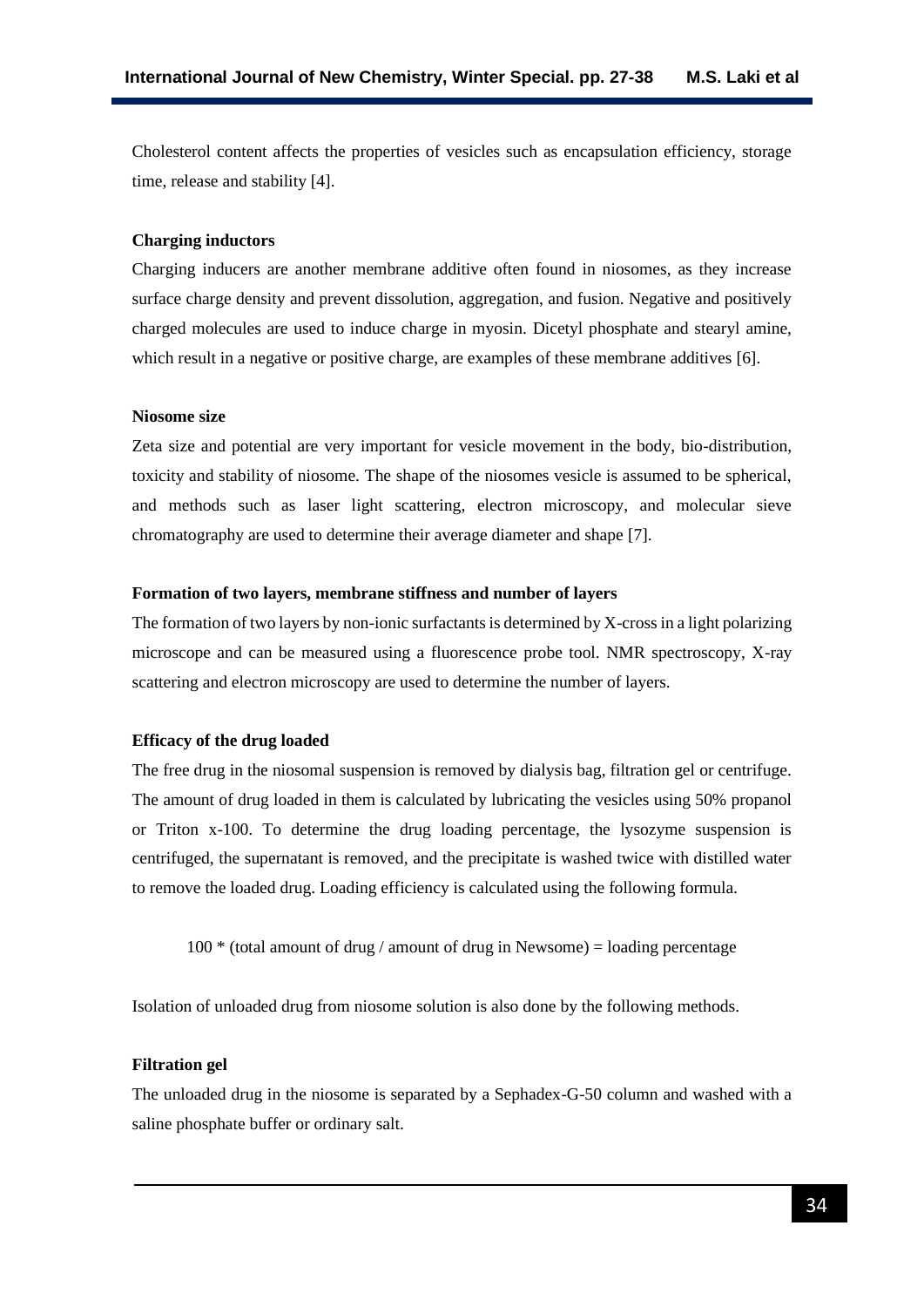#### **Dialysis bag**

The aqueous solution around the niosome is dialyzed by dialysis bag into phosphate saline buffer or glucose solution or natural salt.

## **Centrifuge**

The suspension of the niosomes is centrifuged, the resulting precipitate is washed to obtain a niosome solution without free drug.

#### **Measuring the release rate of the drug from the niosome**

**Dialysis bag:** The release of the drug from the suspension of Newsome is affected by several factors including the concentration of the drug and the volume of hydration [24]. In this method, the niosome is placed in a cultured dialysis bag, and phosphate saline buffer is placed around it (PH = 5.7,100-300) at a temperature of 37  $^{\circ}$ C and dialyzed on a magnetic stirrer. Samples are taken out of the dialysis bag at regular intervals and centrifuged, then examined by conventional spectroscopic methods such as UV and HPLC.

**Reverse dialysis:** In this procedure, a number of small dialysis bags containing 1 ml of phosphate buffer are placed in the niosome solution. Direct dilution of niosome is possible with this method; However, its rapid propagation cannot be measured using this method.

## **Niosomes Benefits**

- ➢ These vesicles are water-based carriers, which increase patient satisfaction compared to oily drug forms.
- $\triangleright$  They have a substructure consisting of hydrophilic, amphiphilic and lipophilic components and as a result can accommodate drug molecules with a wide range of solubility.
- $\triangleright$  The properties of the vesicle formulation can be changed and controlled. By changing the composition of the vesicle, the size, lamellarity, surface load and concentration of the vesicle can be controlled.
- $\triangleright$  These vesicles can act as a reservoir and release the drug in a controlled manner.
- $\triangleright$  They are osmotically active and stable and also increase the stability of the drug.
- ➢ Administration and maintenance of surfactants do not require special conditions.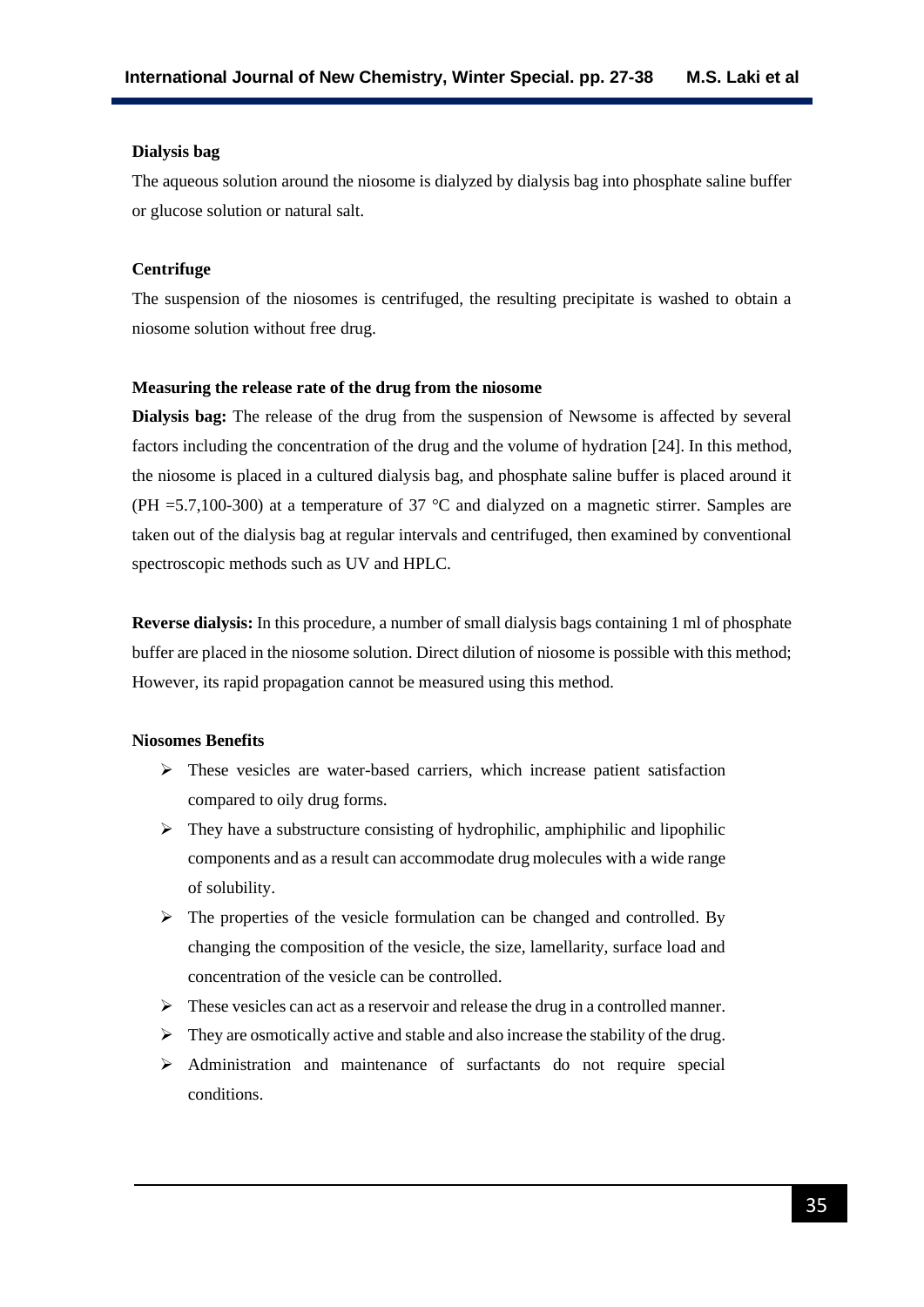- $\triangleright$  They improve the bioavailability and low absorption of oral drugs and increase the penetration of the drug into the skin.
- $\triangleright$  Niosome can be reached orally, topically, and by injection [9].
- ➢ Surfactants are biocompatible and do not produce an immune response.
- ➢ Improve the therapeutic function of drug molecules by delaying drug release from the bloodstream, protecting the drug in the biological environment, and limiting the effect of the drug on target cells.

## **Advantages of using niosomes as drug carriers**

- $\triangleright$  Niosomes dissolve water-insoluble drugs and provide a stable liquid environment.
- ➢ Niosomes provide controlled release for the drug, thereby preventing rapid drug release, which improves the therapeutic function of drug molecules (by protecting the drug from biological environments). By changing the bio-distribution of drugs, niosomes increase their cumulative concentration in the target tissue and prevent the accumulation of the drug in non-targeted and healthy tissues. In this way, the therapeutic effect of the drug will be more and on the other hand, its toxicity and side effects will be much less.
- $\triangleright$  Niosomes can deliver drugs in the desired conformation state or in combination with compounds that increase the activity of the immune system.
- ➢ Biodegradable, compatible with biological systems, very low toxicity (non-ionic nature) and non-immunogenic.
- $\triangleright$  Raw materials are easy to prepare, store, store and transfer niosomes.
- $\triangleright$  Oral bioavailability of the drug is increased by using niosomes. They have the ability to accumulate a wide range of hydrophilic drugs (in their aqueous part), hydrophobic (in their vesicular bilayer membrane) and dual-friendly.
- $\triangleright$  Niosomes increase the penetration of the drug into the skin. Increases the stability of accumulated drug (trapped in them) (due to drug retention inside the niosome).

## **Conclusion**

The aim of the study by Abdulaziz et al. in 2014 was to optimize norfloxacin niosomes to increase antibacterial activity and reduce bacterial resistance. In this study, Pseudomonas aeruginosa, a bacterium that forms a biofilm, was used as the test organism. Different norfloxacin niosomes were examined in vitro and in vivo for antibacterial activity in comparison with aqueous drug solution, respectively. The effect of norfloxacin niosomes on biofilm formation was investigated.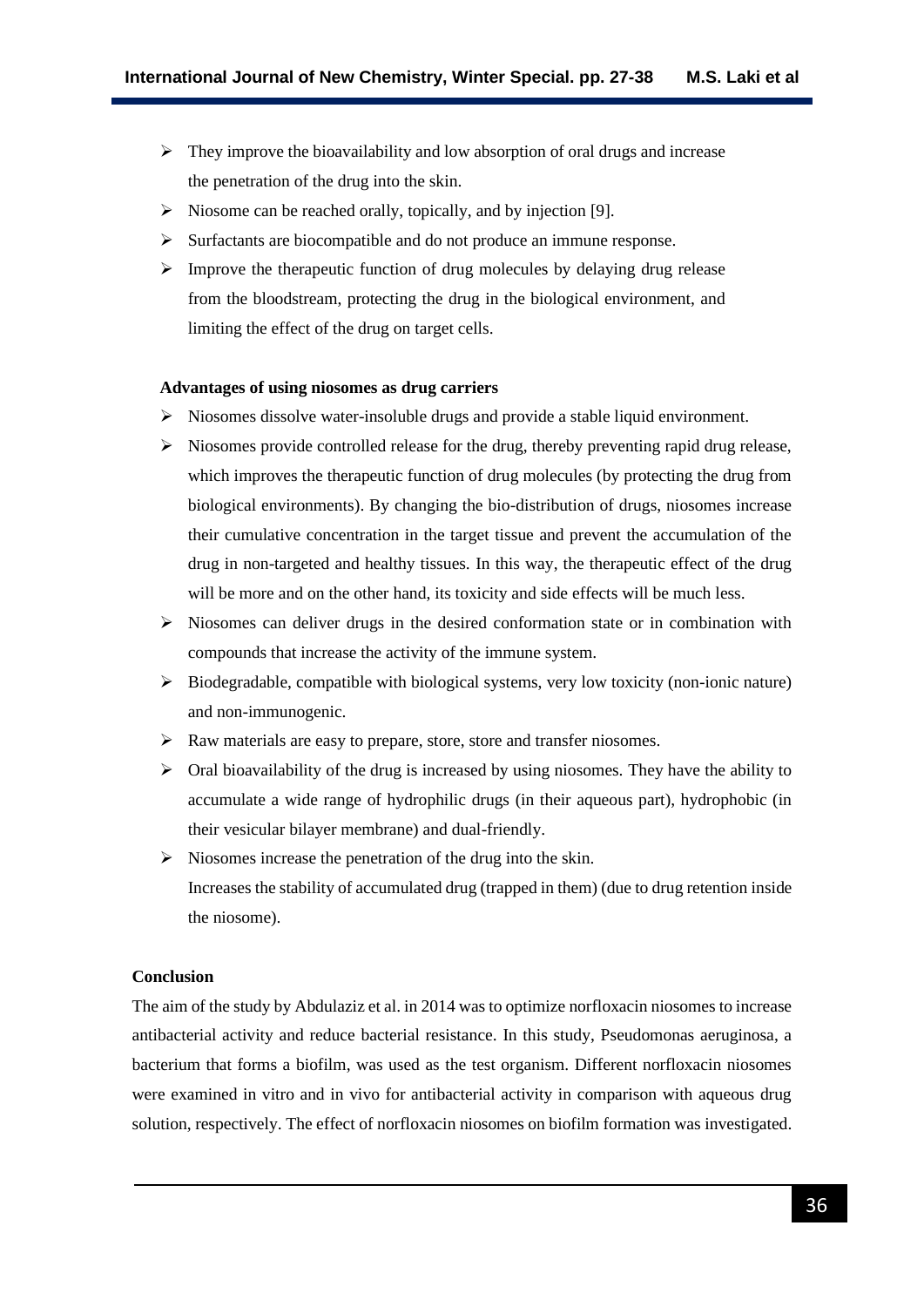The interaction of niosome with bacterial cells was also monitored using scanning electron microscopy (SEM). The findings showed that the effect of niosomes depends on their composition. The standard niosomes of Span 60 and cholesterol were similar to the drug solution. Mixing tween 80, oleic acid (OA), OA/propylene glycol or lecithin produces liquid niosome that reduce MIC and inhibit biofilm formation compared to drug solution. Mixing a positively charged agent in liquid niosomes increases antibacterial activity and significantly reduces biofilm formation. SEM showed evidence of vesicle uptake into bacteria with the possibility of adhesion or fusion to the cell membrane. The in vivo dermal model confirmed the laboratory results that optimal niosomes are more effective than the drug solution. They suggested that niosomes promise to increase antibacterial activity and reduce antibiotic resistance.

#### **References**

- [1]. A. Samimi, A. Bagheri, S. Dokhani, S. Azizkhani, E. Godini, International Journal of Basic & Applied Sciences 2:291 (2013)
- [2]. A Jedariforoughi, Doctmedico Journal 2:194 (2022)
- [3]. M. Abolhasani, P. Givehchian, A. Fathi, S. Goudarzi., Journal of Iranian Dental Association., 33:17 (2021)
- [4]. Ebadian, A. Fathi, S. Khodadad, International Journal of Dentistry., 2021:1 (2021)
- A. Samimi, International Journal of Innovation and Applied Studies 1:1 (2012) .<sup>[5]</sup>
- [6]. Ebadian, A. Fathi, M. Savoj, International Journal of Dentistry., 2021:1 (2021)
- [7]. Barakati, R. Khodadadi, P. Asadi, A. Fathi, Turkish Onilne Journal of Qualitative Inquiry., 12:11401 (2021)
- [8]. A Jedariforoughi, Doctmedico Journal 1:176 (2021)
- [9]. SM. Monajem Zade, M. Elyaskhil, A. Fathi, SM. Asadinejad, Turkish Online Journal of Qualitative Inquiry., 12:5715 (2021)
- [10]. AH. Ashtiani, N. Mardasi, A. Fathi, The Journal of Prosthetic Dentistry., 126:803 (2021)
- [11]. R. Mosharraf, P. Molaei, A. Fathi, S. Isler, International Journal of Dentistry., 2021:1 (2021)
- [12]. A. Samimi, Journal of Engineering in Industrial Research 2:71 (2021)
- [13]. M. Abolhasani, E. Ghasemi, AH. Fathi, MJ. Hayatizadeh, Journal of Iranian Dental Association., 33:51 (2021)